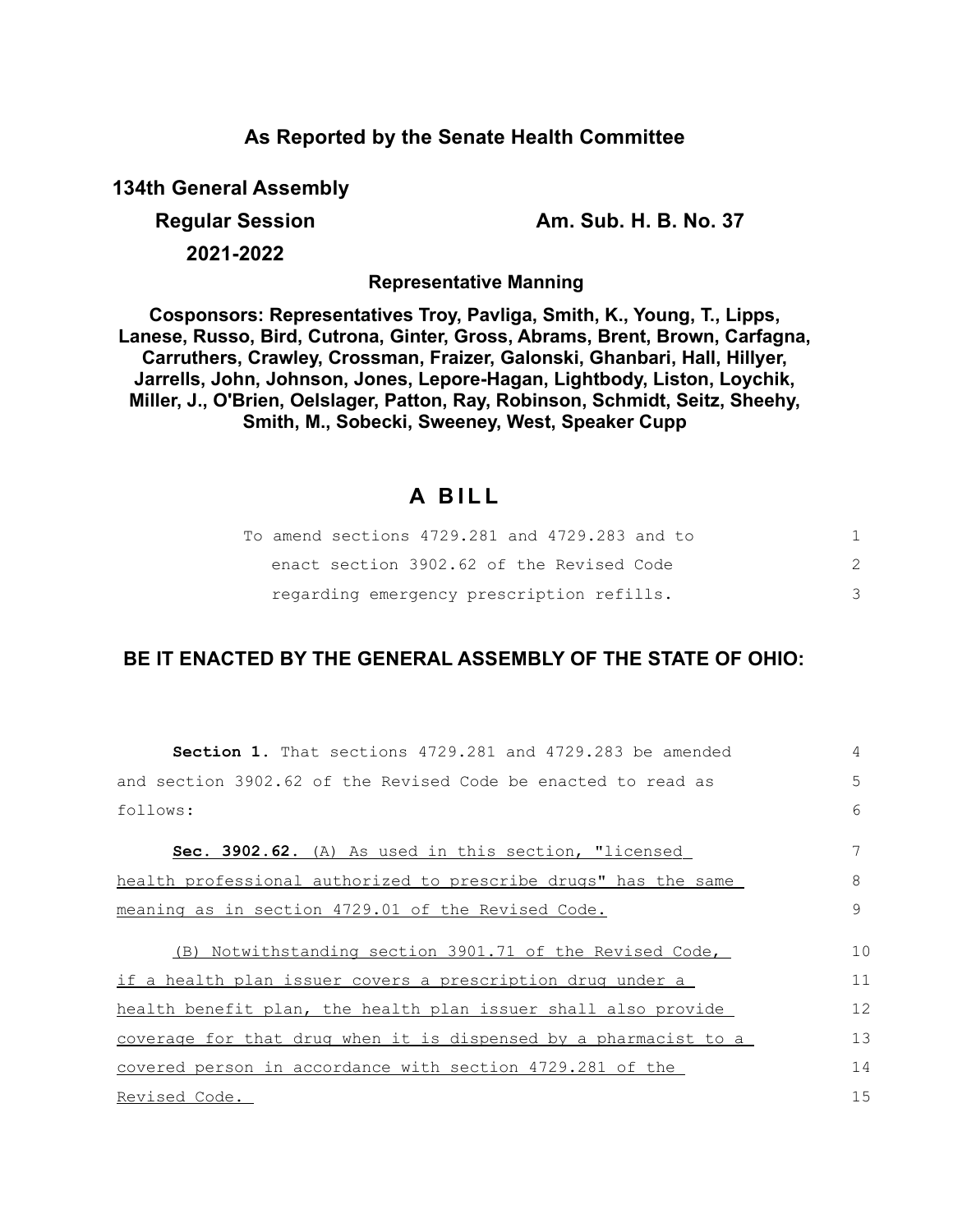#### **Am. Sub. H. B. No. 37** Page 2 **As Reported by the Senate Health Committee**

A health benefit plan shall not impose cost-sharing requirements for a drug dispensed in accordance with section 4729.281 of the Revised Code that are greater than those imposed when that drug is dispensed in accordance with a prescription issued by a licensed health professional authorized to prescribe drugs. 16 17 18 19 20 21

Sec. 4729.281. (A) A pharmacist may dispense or sell-a dangerous drug, other than a schedule II controlled substance as defined in section 3719.01 of the Revised Code, without a written or oral prescription from a licensed health professional authorized to prescribe drugs if all of the following conditions are met:

(1) The pharmacy at which the pharmacist works-practices has a record of a prescription for the drug in the name of the patient who is requesting it, but the prescription does not provide for a refill or the time permitted by rules adopted by the state board of pharmacy for providing refills has elapsed.

(2) The pharmacist is unable to obtain authorization to refill the prescription from the health care professional prescriber who issued the prescription or another healthprofessional prescriber responsible for the patient's care. 33 34 35 36

(3) In the exercise of the pharmacist's professional judgment, the pharmacist determines that both of the following are the case:

(a) The drug is essential to sustain the life of the patient or continue therapy for a chronic condition of the patient. 40 41 42

(b) Failure to dispense  $e^{r}$  sell the drug to the patient could result in harm to the health of the patient. 43 44

37 38 39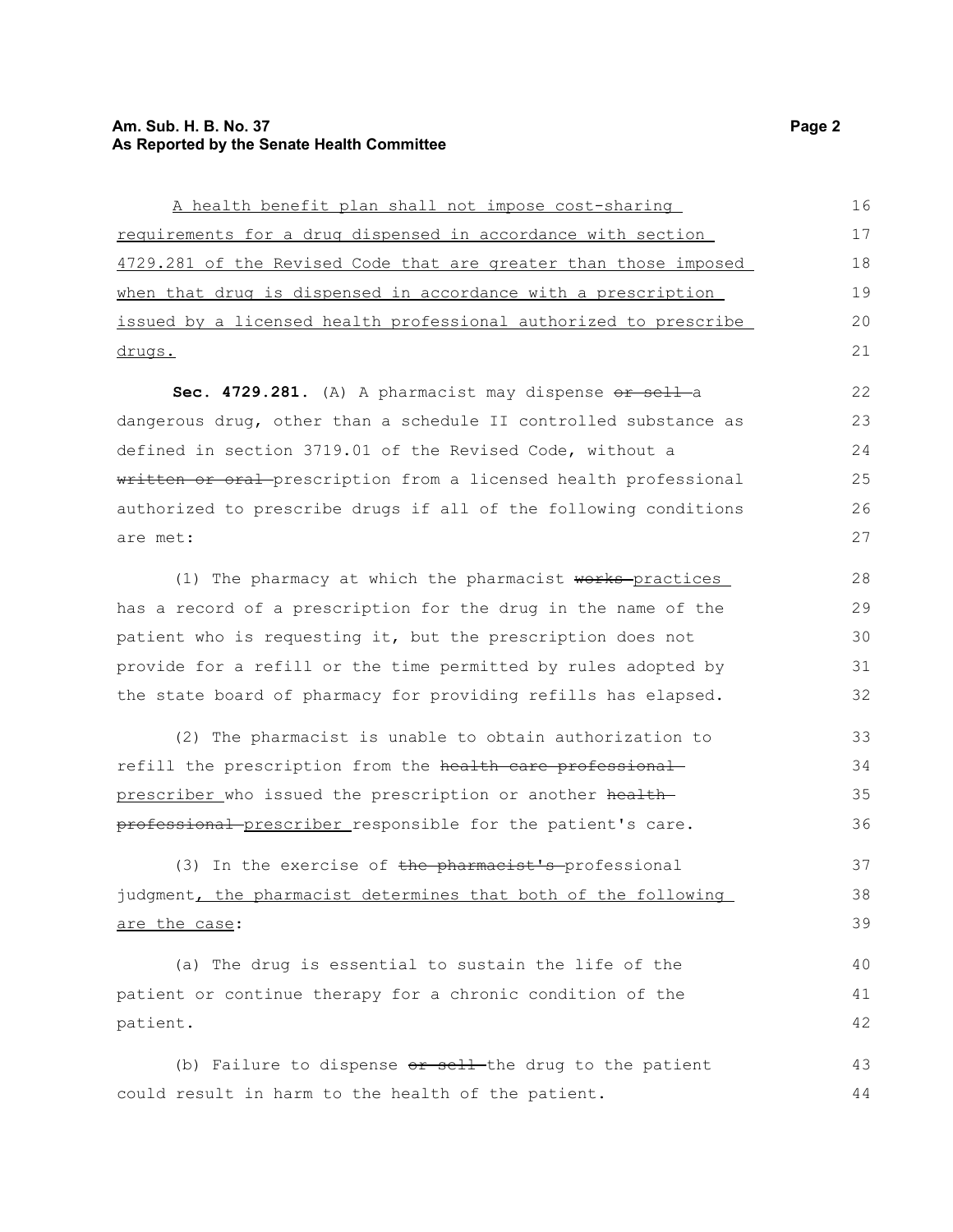## **Am. Sub. H. B. No. 37 Page 3 As Reported by the Senate Health Committee**

| (4) (a) (B) With respect to the number of times that a                        | 45 |
|-------------------------------------------------------------------------------|----|
| pharmacist may dispense a drug under this section and the amount              | 46 |
| of that drug, all of the following apply:                                     | 47 |
| $(1)$ Except as provided in division $(A)$ $(4)$ $(b)$ $(B)$ $(2)$ of         | 48 |
| this section, the drug may be dispensed not more than once and                | 49 |
| <u>the amount <del>of the drug that is dispensed or sold under this</del></u> | 50 |
| section does-shall not exceed a seventy-two-hour supply as-                   | 51 |
| provided in based on the original prescription.                               | 52 |
| $(b)$ (i) Subject to division (A) (4) (b) (ii) of this section,               | 53 |
| if (2) (a) If the drug dispensed or sold under this section is                | 54 |
| not a controlled substance and the patient has been on a                      | 55 |
| consistent drug therapy as demonstrated by records maintained by              | 56 |
| a pharmacy, the drug may be dispensed not more than three times               | 57 |
| in any twelve-month period, none of which are to be consecutive               | 58 |
| in time, and, subject to division (B)(2)(b) of this section, the              | 59 |
| amount of the drug dispensed or sold does-shall not exceed a-one              | 60 |
| thirty-day supply as provided in based on the original                        | 61 |
| prescription or, if the standard unit of dispensing for the drug              | 62 |
| exceeds a thirty-day supply, the amount of the drug dispensed or-             | 63 |
| sold does-shall not exceed the one standard unit of dispensing.               | 64 |
| <del>The -</del>                                                              | 65 |
| (b) If one thirty-day supply or one standard unit that                        | 66 |
| exceeds a thirty-day supply is dispensed, then for a second or                | 67 |
| third dispensing of the drug under this section during the same               | 68 |
| twelve-month period, the amount shall not exceed a seven-day                  | 69 |
| supply or, if the drug is packaged in a manner that provides                  | 70 |
| more than a seven-day supply, the lowest available supply.                    | 71 |
| (3) The pharmacist shall exercise professional judgment in                    | 72 |
| determining the amount-of the drug to be dispensed or sold.                   | 73 |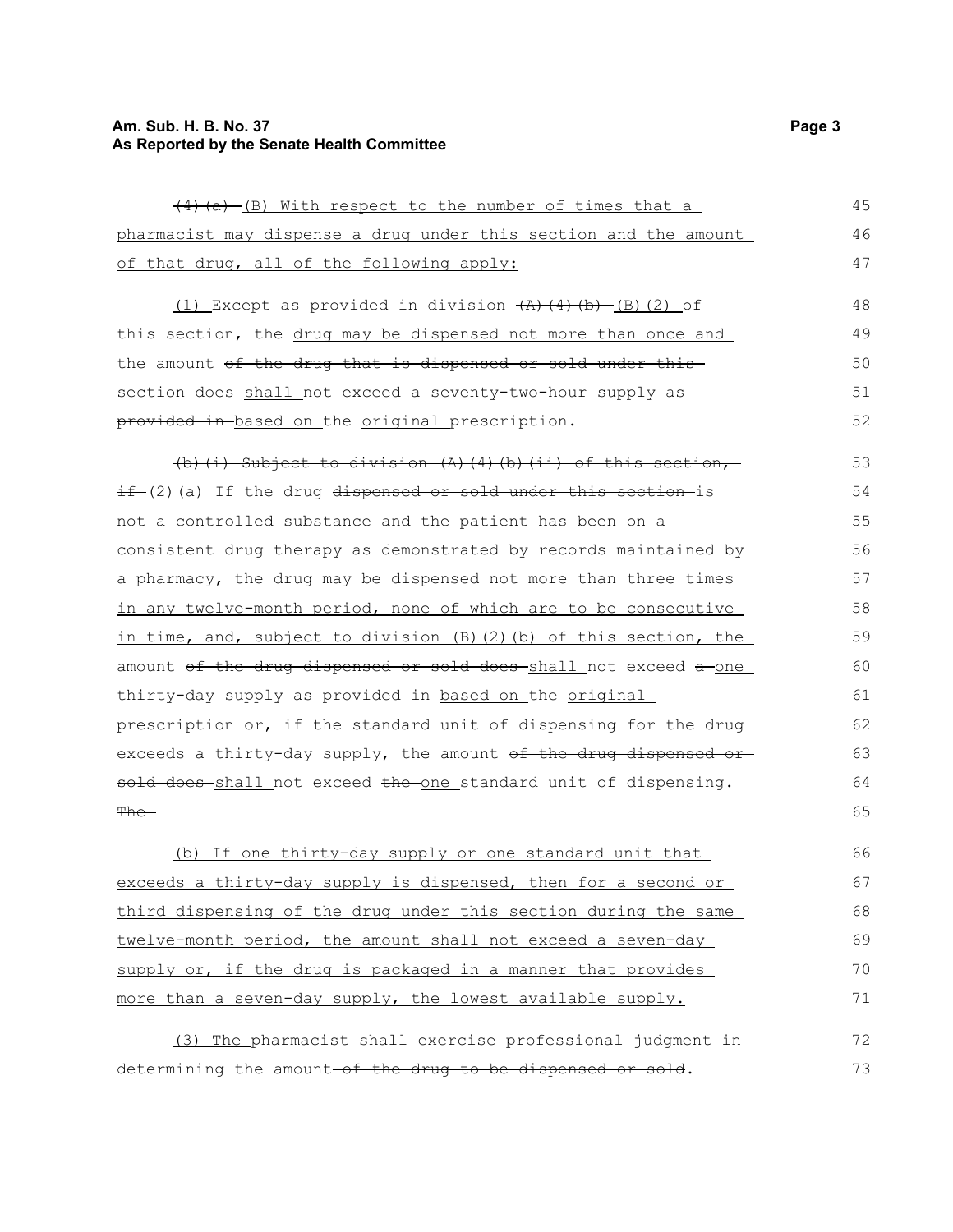#### **Am. Sub. H. B. No. 37 Page 4 As Reported by the Senate Health Committee**

| (ii) A pharmacist shall not dispense or sell a particular-                                                          | 74  |
|---------------------------------------------------------------------------------------------------------------------|-----|
| drug to the same patient in an amount described in division (A)                                                     | 75  |
| $(4)$ (b) (i) of this section more than once in any twelve-month                                                    | 76  |
| period.                                                                                                             | 77  |
| (B) (C) A pharmacist who dispenses or sells a drug under                                                            | 78  |
| this section shall do all of the following:                                                                         | 79  |
| (1) For one year after the date of dispensing-or sale,                                                              | 80  |
| maintain a record in accordance with this chapter of the drug                                                       | 81  |
| dispensed or sold, including the amount dispensed, the original                                                     | 82  |
| prescription number, the name and address of the patient-and the-                                                   | 83  |
| individual receiving the drug, and, if the individual receiving                                                     | 84  |
| the drug is not the patient, the amount dispensed or sold, and                                                      | 85  |
| the original prescription number name and address of that                                                           | 86  |
| individual;                                                                                                         | 87  |
| (2) Notify the health professional prescriber who issued                                                            | 88  |
| the original prescription described in division (A) (1) of this                                                     | 89  |
| section or another health professional prescriber responsible                                                       | 90  |
| for the patient's care not later than seventy-two hours after                                                       | 91  |
| the drug is sold or dispensed;                                                                                      | 92  |
| (3) If applicable, obtain authorization for additional                                                              | 93  |
| dispensing from one of the health professionals prescribers                                                         | 94  |
| described in division $\left(\frac{B}{B}\right) \left(\frac{C}{C}\right) \left(\frac{C}{D}\right)$ of this section. | 95  |
| (C) A pharmacist who dispenses or sells a drug under this-                                                          | 96  |
| section may do so once for each prescription described in-                                                          | 97  |
| division (A) (1) of this section.                                                                                   | 98  |
| Sec. 4729.283. (A) A pharmacist may dispense naltrexone                                                             | 99  |
| without a written or oral prescription from a licensed health                                                       | 100 |
| professional authorized to prescribe drugs if all of the                                                            | 101 |
| following conditions are met:                                                                                       | 102 |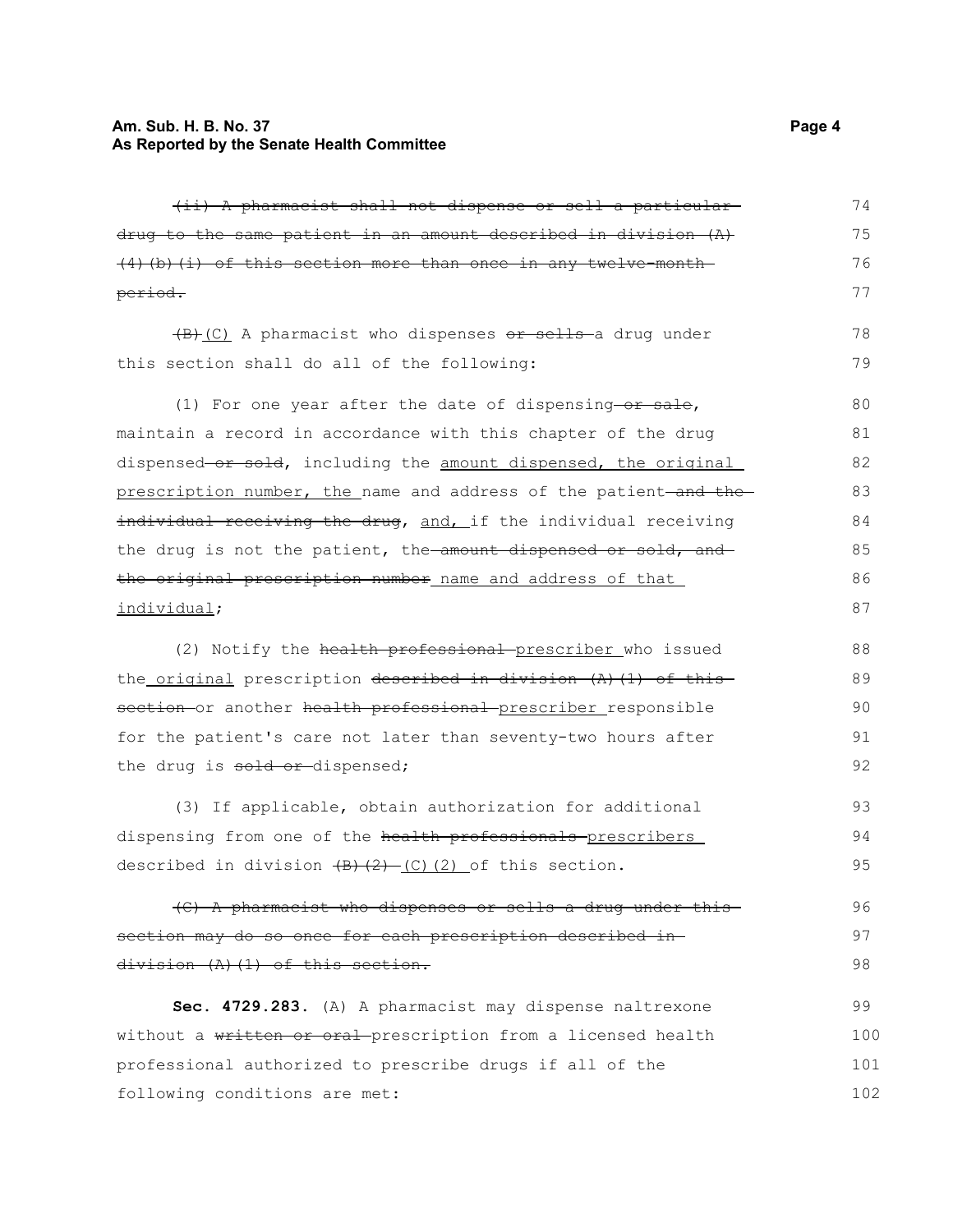## **Am. Sub. H. B. No. 37 Page 5 As Reported by the Senate Health Committee**

| prescription for the injectable long-acting or extended-release<br>form of naltrexone in the name of the patient who is requesting<br>the drug, but the prescription does not provide for a refill or<br>the time permitted by rules adopted by the state board of<br>pharmacy for providing refills has elapsed.<br>(2) The pharmacist is unable to obtain authorization to<br>refill the prescription from the prescriber who issued it or<br>another prescriber responsible for the patient's care.<br>(3) In the exercise of the pharmacist's professional<br>judgment, the pharmacist determines that both of the following<br>are the case:<br>(a) The drug is necessary to continue the patient's<br>therapy for substance use disorder.<br>(b) Failure to dispense the drug to the patient could<br>result in harm to the health of the patient.<br>(B) Before dispensing naltrexone under this section, the<br>pharmacist shall offer the patient the choice of receiving<br>either the oral form or injectable long-acting or extended-<br>release form, but only if both forms of the drug are available<br>for dispensing at the time of the patient's request or within<br>one day after the request.<br>(C)(1) With respect to naltrexone dispensed in an oral<br>form under this section, the pharmacist shall not dispense an<br>amount that exceeds a five-day supply.<br>(2) With respect to naltrexone dispensed in an injectable<br>long-acting or extended-release form under this section, both of<br>the following apply: | (1) The pharmacist is able to verify a record of a | 103 |
|--------------------------------------------------------------------------------------------------------------------------------------------------------------------------------------------------------------------------------------------------------------------------------------------------------------------------------------------------------------------------------------------------------------------------------------------------------------------------------------------------------------------------------------------------------------------------------------------------------------------------------------------------------------------------------------------------------------------------------------------------------------------------------------------------------------------------------------------------------------------------------------------------------------------------------------------------------------------------------------------------------------------------------------------------------------------------------------------------------------------------------------------------------------------------------------------------------------------------------------------------------------------------------------------------------------------------------------------------------------------------------------------------------------------------------------------------------------------------------------------------------------------------------------------------|----------------------------------------------------|-----|
|                                                                                                                                                                                                                                                                                                                                                                                                                                                                                                                                                                                                                                                                                                                                                                                                                                                                                                                                                                                                                                                                                                                                                                                                                                                                                                                                                                                                                                                                                                                                                  |                                                    | 104 |
|                                                                                                                                                                                                                                                                                                                                                                                                                                                                                                                                                                                                                                                                                                                                                                                                                                                                                                                                                                                                                                                                                                                                                                                                                                                                                                                                                                                                                                                                                                                                                  |                                                    | 105 |
|                                                                                                                                                                                                                                                                                                                                                                                                                                                                                                                                                                                                                                                                                                                                                                                                                                                                                                                                                                                                                                                                                                                                                                                                                                                                                                                                                                                                                                                                                                                                                  |                                                    | 106 |
|                                                                                                                                                                                                                                                                                                                                                                                                                                                                                                                                                                                                                                                                                                                                                                                                                                                                                                                                                                                                                                                                                                                                                                                                                                                                                                                                                                                                                                                                                                                                                  |                                                    | 107 |
|                                                                                                                                                                                                                                                                                                                                                                                                                                                                                                                                                                                                                                                                                                                                                                                                                                                                                                                                                                                                                                                                                                                                                                                                                                                                                                                                                                                                                                                                                                                                                  |                                                    | 108 |
|                                                                                                                                                                                                                                                                                                                                                                                                                                                                                                                                                                                                                                                                                                                                                                                                                                                                                                                                                                                                                                                                                                                                                                                                                                                                                                                                                                                                                                                                                                                                                  |                                                    | 109 |
|                                                                                                                                                                                                                                                                                                                                                                                                                                                                                                                                                                                                                                                                                                                                                                                                                                                                                                                                                                                                                                                                                                                                                                                                                                                                                                                                                                                                                                                                                                                                                  |                                                    | 110 |
|                                                                                                                                                                                                                                                                                                                                                                                                                                                                                                                                                                                                                                                                                                                                                                                                                                                                                                                                                                                                                                                                                                                                                                                                                                                                                                                                                                                                                                                                                                                                                  |                                                    | 111 |
|                                                                                                                                                                                                                                                                                                                                                                                                                                                                                                                                                                                                                                                                                                                                                                                                                                                                                                                                                                                                                                                                                                                                                                                                                                                                                                                                                                                                                                                                                                                                                  |                                                    | 112 |
|                                                                                                                                                                                                                                                                                                                                                                                                                                                                                                                                                                                                                                                                                                                                                                                                                                                                                                                                                                                                                                                                                                                                                                                                                                                                                                                                                                                                                                                                                                                                                  |                                                    | 113 |
|                                                                                                                                                                                                                                                                                                                                                                                                                                                                                                                                                                                                                                                                                                                                                                                                                                                                                                                                                                                                                                                                                                                                                                                                                                                                                                                                                                                                                                                                                                                                                  |                                                    | 114 |
|                                                                                                                                                                                                                                                                                                                                                                                                                                                                                                                                                                                                                                                                                                                                                                                                                                                                                                                                                                                                                                                                                                                                                                                                                                                                                                                                                                                                                                                                                                                                                  |                                                    | 115 |
|                                                                                                                                                                                                                                                                                                                                                                                                                                                                                                                                                                                                                                                                                                                                                                                                                                                                                                                                                                                                                                                                                                                                                                                                                                                                                                                                                                                                                                                                                                                                                  |                                                    | 116 |
|                                                                                                                                                                                                                                                                                                                                                                                                                                                                                                                                                                                                                                                                                                                                                                                                                                                                                                                                                                                                                                                                                                                                                                                                                                                                                                                                                                                                                                                                                                                                                  |                                                    | 117 |
|                                                                                                                                                                                                                                                                                                                                                                                                                                                                                                                                                                                                                                                                                                                                                                                                                                                                                                                                                                                                                                                                                                                                                                                                                                                                                                                                                                                                                                                                                                                                                  |                                                    | 118 |
|                                                                                                                                                                                                                                                                                                                                                                                                                                                                                                                                                                                                                                                                                                                                                                                                                                                                                                                                                                                                                                                                                                                                                                                                                                                                                                                                                                                                                                                                                                                                                  |                                                    | 119 |
|                                                                                                                                                                                                                                                                                                                                                                                                                                                                                                                                                                                                                                                                                                                                                                                                                                                                                                                                                                                                                                                                                                                                                                                                                                                                                                                                                                                                                                                                                                                                                  |                                                    | 120 |
|                                                                                                                                                                                                                                                                                                                                                                                                                                                                                                                                                                                                                                                                                                                                                                                                                                                                                                                                                                                                                                                                                                                                                                                                                                                                                                                                                                                                                                                                                                                                                  |                                                    | 121 |
|                                                                                                                                                                                                                                                                                                                                                                                                                                                                                                                                                                                                                                                                                                                                                                                                                                                                                                                                                                                                                                                                                                                                                                                                                                                                                                                                                                                                                                                                                                                                                  |                                                    | 122 |
|                                                                                                                                                                                                                                                                                                                                                                                                                                                                                                                                                                                                                                                                                                                                                                                                                                                                                                                                                                                                                                                                                                                                                                                                                                                                                                                                                                                                                                                                                                                                                  |                                                    | 123 |
|                                                                                                                                                                                                                                                                                                                                                                                                                                                                                                                                                                                                                                                                                                                                                                                                                                                                                                                                                                                                                                                                                                                                                                                                                                                                                                                                                                                                                                                                                                                                                  |                                                    | 124 |
|                                                                                                                                                                                                                                                                                                                                                                                                                                                                                                                                                                                                                                                                                                                                                                                                                                                                                                                                                                                                                                                                                                                                                                                                                                                                                                                                                                                                                                                                                                                                                  |                                                    | 125 |
|                                                                                                                                                                                                                                                                                                                                                                                                                                                                                                                                                                                                                                                                                                                                                                                                                                                                                                                                                                                                                                                                                                                                                                                                                                                                                                                                                                                                                                                                                                                                                  |                                                    | 126 |
|                                                                                                                                                                                                                                                                                                                                                                                                                                                                                                                                                                                                                                                                                                                                                                                                                                                                                                                                                                                                                                                                                                                                                                                                                                                                                                                                                                                                                                                                                                                                                  |                                                    | 127 |
|                                                                                                                                                                                                                                                                                                                                                                                                                                                                                                                                                                                                                                                                                                                                                                                                                                                                                                                                                                                                                                                                                                                                                                                                                                                                                                                                                                                                                                                                                                                                                  |                                                    | 128 |
|                                                                                                                                                                                                                                                                                                                                                                                                                                                                                                                                                                                                                                                                                                                                                                                                                                                                                                                                                                                                                                                                                                                                                                                                                                                                                                                                                                                                                                                                                                                                                  |                                                    | 129 |
|                                                                                                                                                                                                                                                                                                                                                                                                                                                                                                                                                                                                                                                                                                                                                                                                                                                                                                                                                                                                                                                                                                                                                                                                                                                                                                                                                                                                                                                                                                                                                  |                                                    | 130 |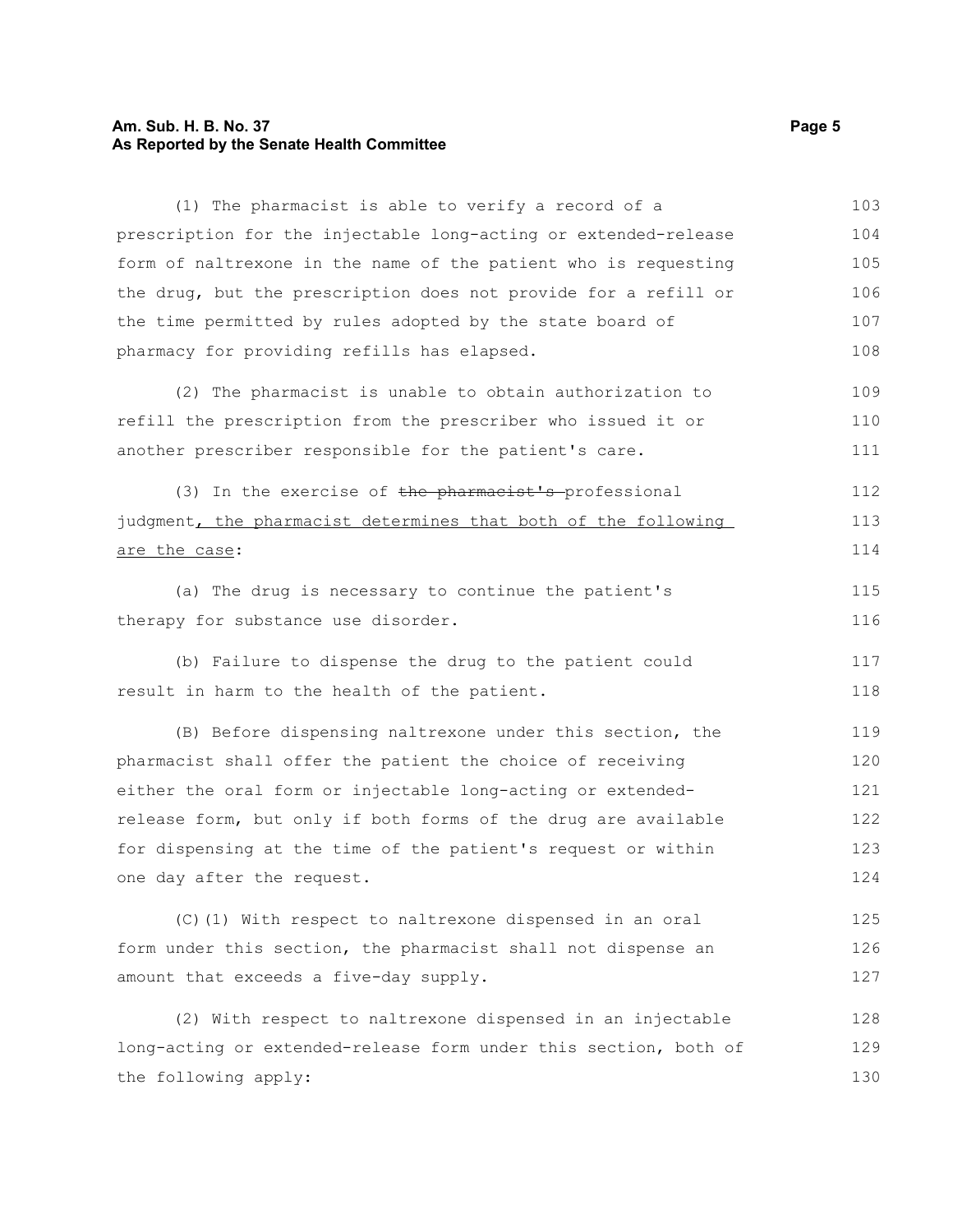#### **Am. Sub. H. B. No. 37 Page 6 As Reported by the Senate Health Committee**

(a) The pharmacist shall exercise professional judgment in determining the amount of the drug dispensed. (b) The pharmacist may administer the drug by injection to the patient but only in accordance with section 4729.45 of the Revised Code. (D) A pharmacist who dispenses naltrexone under this section shall do all of the following: (1) For one year after the date of dispensing, maintain a record in accordance with this chapter of the drug dispensed, including the amount and form dispensed, the original prescription number, the name and address of the patient, and, if the individual receiving the drug is not the patient, the name and address of that individual; (2) Notify the prescriber who issued the original prescription described in division (A)(1) of this section or another prescriber responsible for the patient's care not later than five days after the drug is dispensed; (3) If applicable, obtain authorization for additional dispensing from one of the prescribers described in division (D) (2) of this section. (E) A pharmacist shall exercise professional judgment in determining the number of times naltrexone may be dispensed under this section to the same patient. (F) This section does not limit the authority of a pharmacist to dispense a dangerous drug under section 4729.281 of the Revised Code. **Section 2.** That existing sections 4729.281 and 4729.283 of the Revised Code are hereby repealed. 131 132 133 134 135 136 137 138 139 140 141 142 143 144 145 146 147 148 149 150 151 152 153 154 155 156 157 158